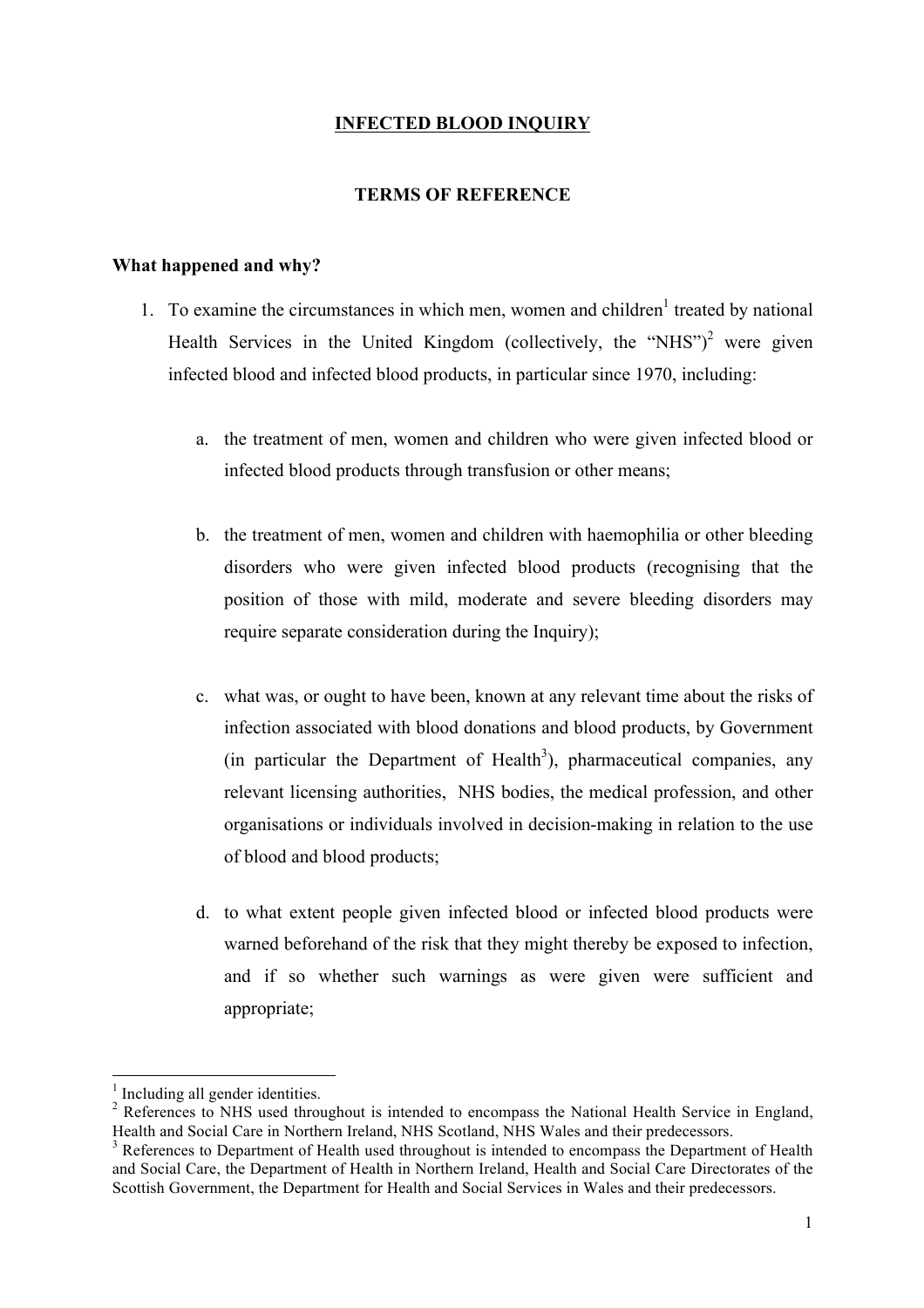- e. the adequacy of the systems adopted for the screening of donors, and the collection, testing, licensing and supply of blood and blood products for use by the NHS;
- f. the United Kingdom's failure to become self-sufficient in the production of blood products (and consideration of any relevant differences in terms of selfsufficiency between England, Wales, Scotland and Northern Ireland);
- g. the actions of Government (in particular the Department of Health), pharmaceutical companies, licensing authorities, NHS bodies, the medical profession, and other organisations or individuals involved in decision-making in relation to the use of blood and blood products;
- h. why people were given infected blood or infected blood products, including the nature and extent of any commercial or other interests which may have affected decision-making;
- i. the extent to which the supply of infected blood or infected blood products could, and if so, should, have been avoided or been stopped earlier, and if so how best this might have been achieved.
- 2. To ascertain, as far as practicable, the likely numbers of people who have been infected (directly or indirectly) in consequence of:
	- a. the use of infected blood; and
	- b. the use of infected blood products.
- 3. To examine whether, in addition to the HIV, Hepatitis C and Hepatitis B ("HCV" and "HBV") viruses with which it is known that people were infected, people may have been exposed to the risk of other diseases (such as vCJD) in consequence of the use of infected blood or infected blood products.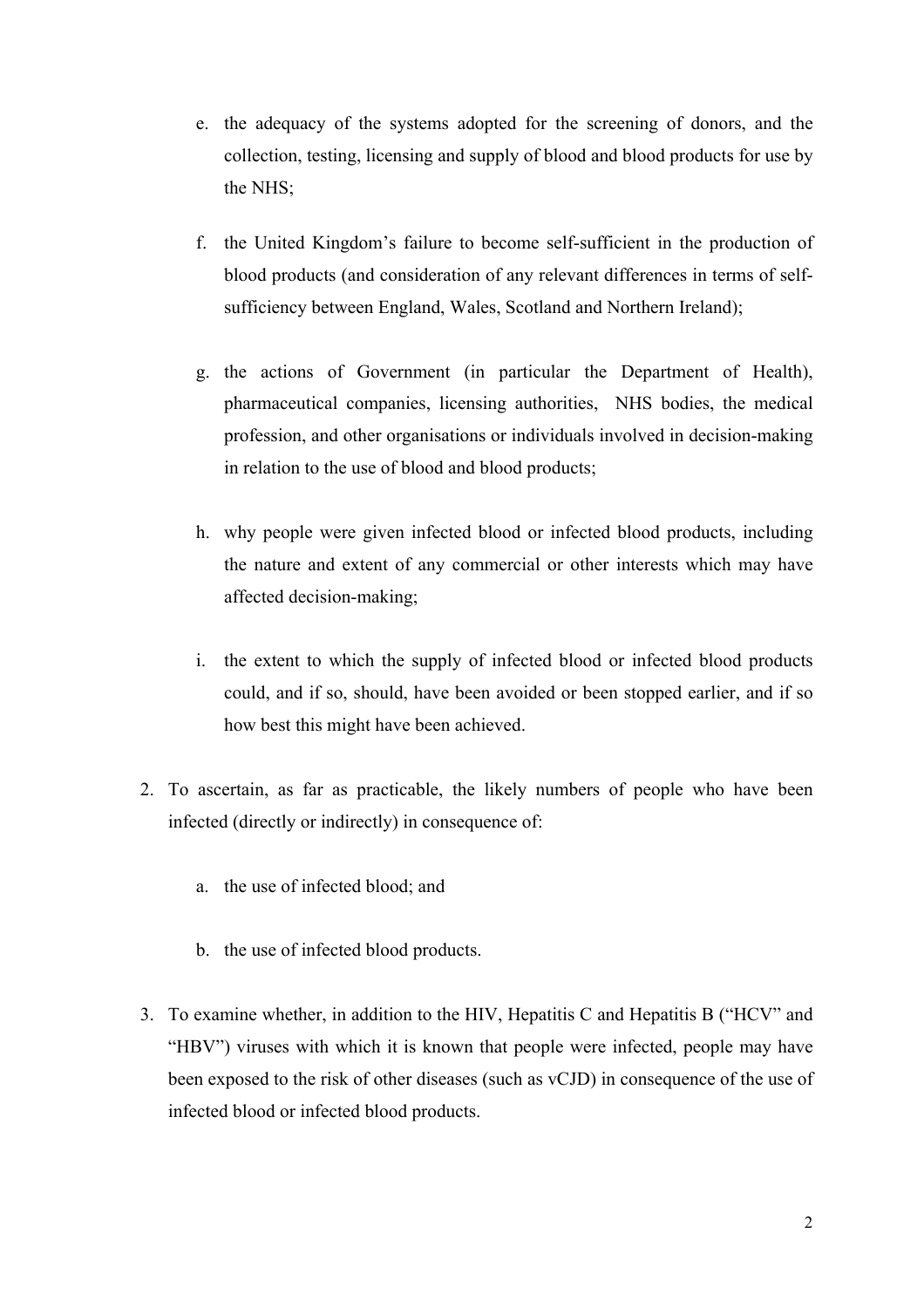# **Impact**

- 4. To consider the impact of infection from blood or blood products on people who were infected ("those infected") and on partners, children, parents, families, carers and others close to them ("those affected"), including:
	- a. the mental, physical, social, work-related and financial effects of:
		- i. being infected with HIV and/or HCV and/or HBV in consequence of infected blood or infected blood products;
		- ii. the treatments received for these infections;
	- b. the extent to which treatment, medical and dental care for other conditions was compromised by perceived infective status;
	- c. the impact of these infections on partners, children, parents, families, carers and others close to those infected, including the impact on those who suffered bereavement; children who were taken into care; those who were advised to, or did, terminate pregnancies; and those who had to take difficult decisions about whether or not to have children;
	- d. the wider social impact on those infected and affected, including the stigma associated with a diagnosis of HIV and/or HCV and/or HBV.

# **The response of Government and others**

- 5. To examine:
	- a. the nature, adequacy and timeliness of the response of Government (in particular the Department of Health), NHS bodies, other public bodies and officials, the medical profession, the UK Haemophilia Centre Doctors Organisation, the pharmaceutical industry and other organisations (including the Haemophilia Society), to the use of infected blood or infected blood products to treat NHS patients;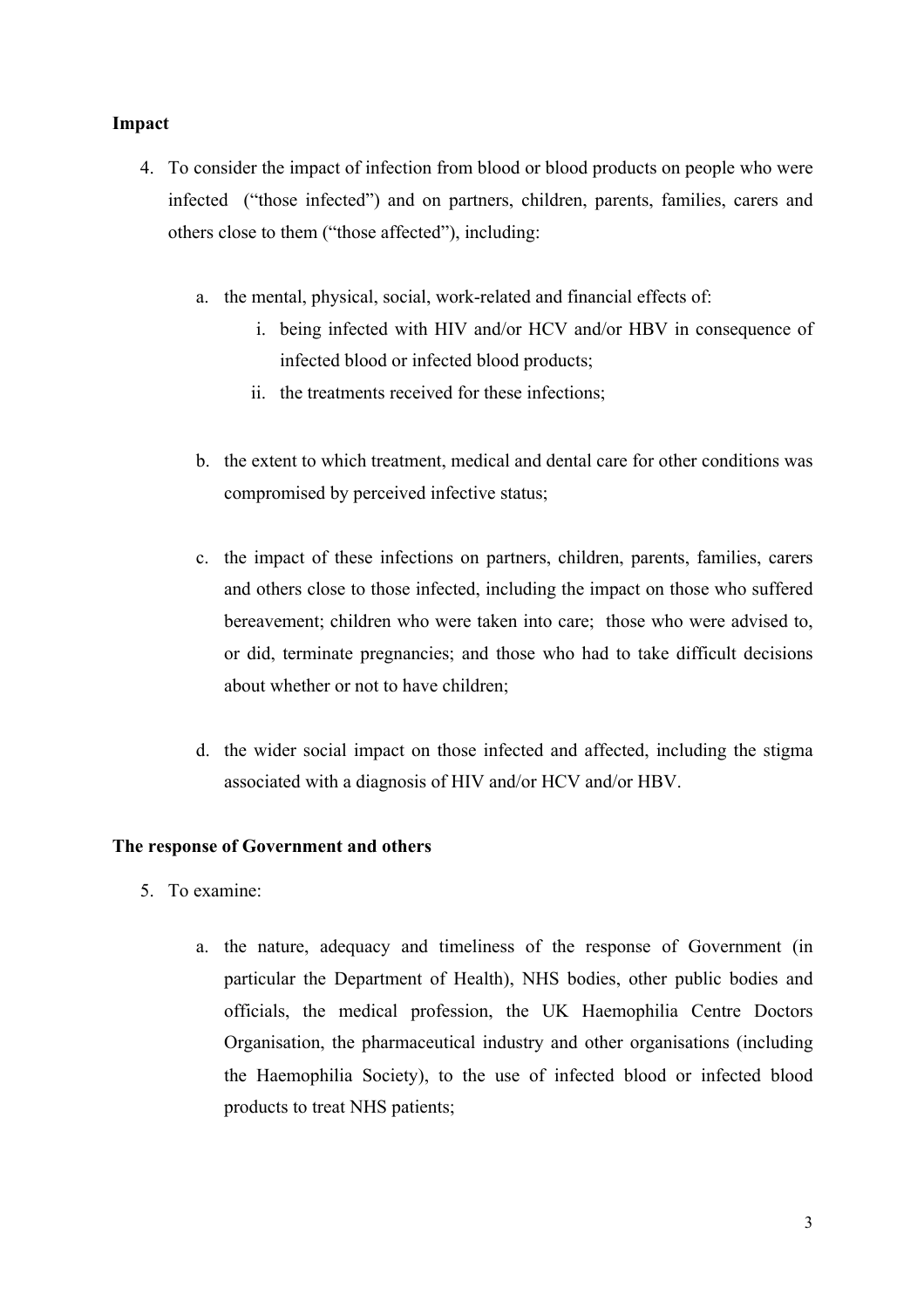- b. the nature and extent of any attempt to identify those who may have been infected and might benefit from treatment, to include the adequacy of any "look back" exercise;
- c. whether Government or the NHS could or should have done more to counter any stigma associated with these infections.

## **Consent**

- 6. To examine:
	- a. whether and to what extent people were treated or tested or their infection status was recorded without knowledge or consent;
	- b. the testing or treatment of a category of patients referred to as Previously Untreated Patients ("PUPS").

## **Communication and information-sharing**

- 7. To examine the adequacy of the information provided to people who were infected or affected, including:
	- a. the nature, adequacy and timeliness of the information provided to those infected about their condition(s);
	- b. how the results of tests or information about their condition(s) were communicated to those infected;
	- c. whether, and if so what, information should have been provided to those most closely affected by the infection of a patient about that infection and any consequent risk to them.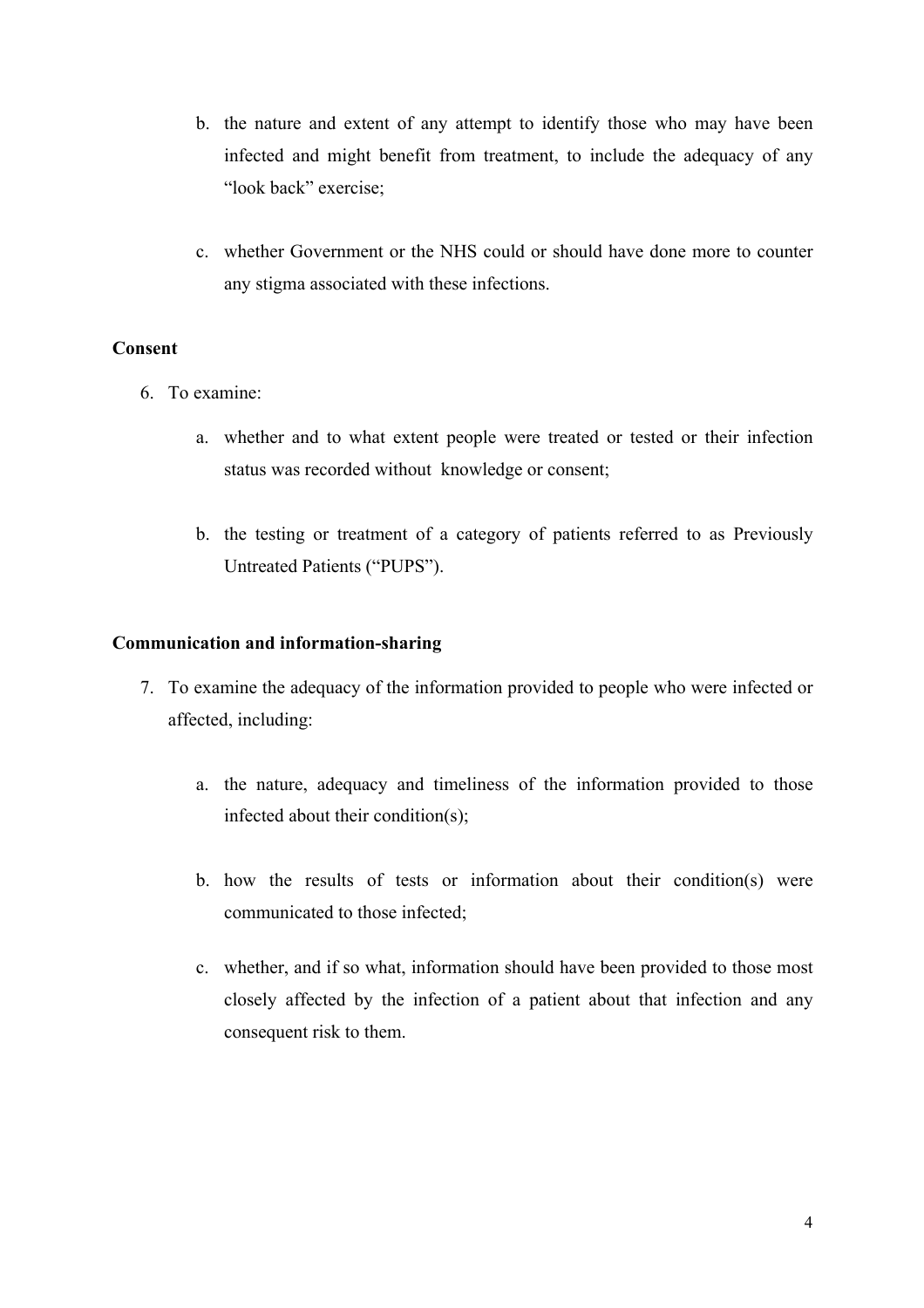## **Treatment, care and support**

- 8. To consider the nature and the adequacy of the treatment, care and support (including financial assistance) provided to people who were infected and affected (including the bereaved), including:
	- a. whether and to what extent they faced difficulties or obstacles in obtaining adequate treatment, care and support;
	- b. the availability and adequacy of any counselling or psychological support for those infected or affected;
	- c. the actions of the various Trusts and Funds set up to distribute payments;
	- d. the differing criteria for eligibility for financial assistance applied by the various Trusts and Funds, the justification (if any) for such differences and whether such differences were or are equitable;
	- e. the appropriateness of preconditions (including the waiver in the HIV Haemophilia Litigation) imposed on the grant of support from the Trusts and Funds;
	- f. the extent of any differences in the arrangements made for financial assistance between England, Wales, Scotland and Northern Ireland;
	- g. a broad consideration of the extent to which support is and has been comparable with support for those similarly infected and affected in other countries, for example, Canada and EU nations, such as France and Ireland.

#### **Candour, openness and cover-up?**

- 9. To examine whether:
	- a. there have been attempts to conceal details of what happened (whether by destroying documents or withholding information or failing to include